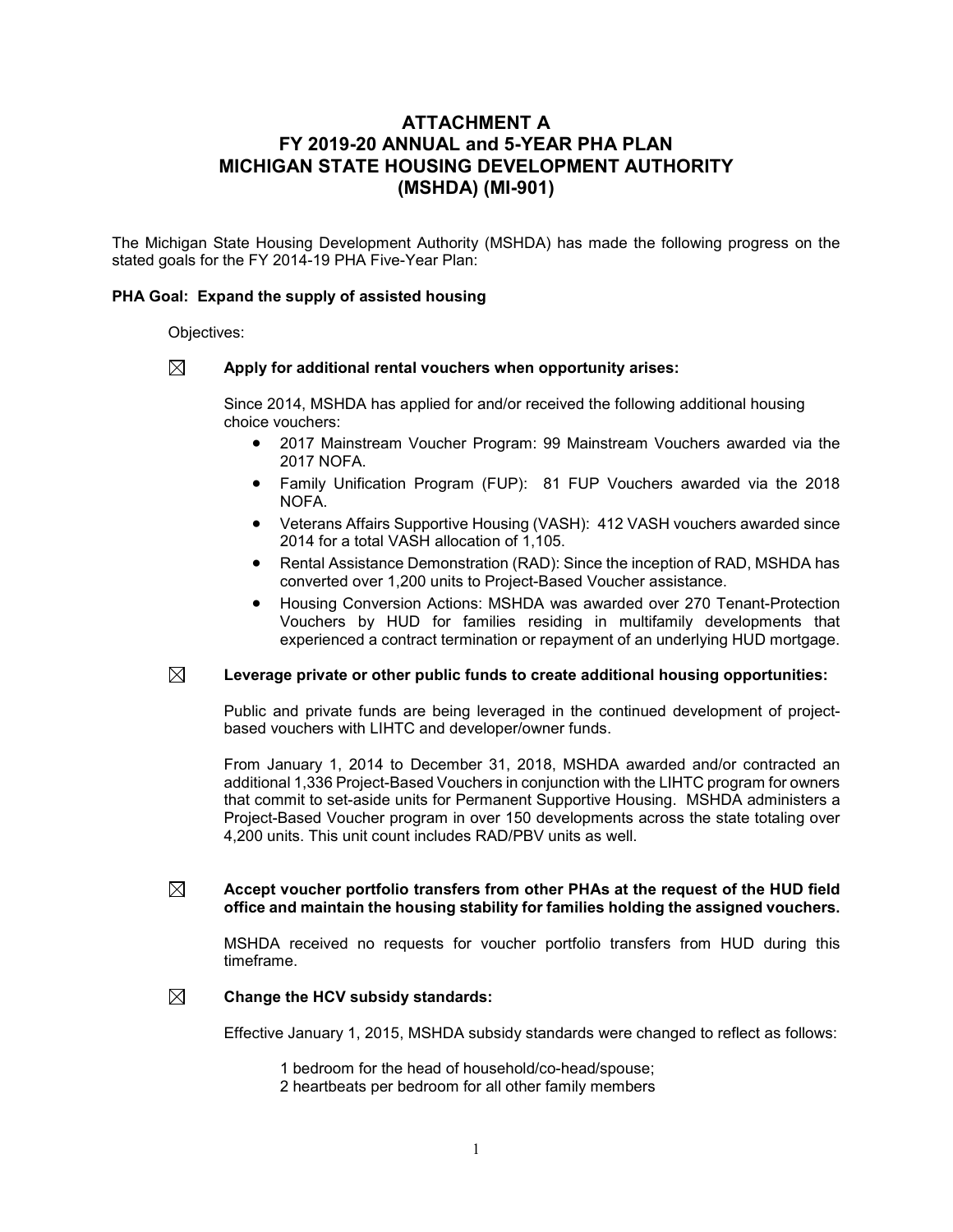### **PHA Goal: Improve the quality of assisted housing**

Objectives:

⊠ Improve voucher management:

### **Obtain a SEMAP score equaling "high performer".**

MSHDA achieved High Performer SEMAP ratings in fiscal years 2014, 2016, 2017, and 2018.

### **Perform more quality control HQS inspections to monitor the quality of HQS inspections performed by contractors**.

For SEMAP fiscal years 2015-2018, MSHDA staff conducted over 872 quality control HQS inspections on program units. This amount exceeds the requirements imposed under SEMAP by more than 200 quality control HQS inspections. The quality control HQS inspections represent a variety of neighborhoods and unit types. In addition, MSHDA and contracted Housing Agents routinely conduct special inspections as requested by HCV participants and landlords.

### **Research, develop, and implement a paperless file management system**.

This continues to be an ongoing project for all divisions within MSHDA. MSHDA has implemented Content Manager to manager all landlord files. MSHDA is currently in the process of converting all software security documents into Content Manager. Additionally, MSHDA is further investigating the use of Content Manager for Accounts Receivable, Repayment Agreements, and Reasonable Accommodation. There are continued discussions on how the waiting list can utilize Content Manager with its current process. The waiting list is paperless with applications and with the Applicant Portal. MSHDA will continue to evaluate all ways that we can move towards paperless integration.

 $\boxtimes$ Increase customer satisfaction:

### **Research, develop, and implement an on-line application system for the Project-Based Voucher Program.**

An on-line application was implemented for the HCV program. Due to the complexity of MSHDA's PBV program and number of PBV developments in the portfolio, there is ongoing research and development for implementation of an on-line application for the PBV program.

### **Improve the informal hearing process within the Authority by shortening time between request for informal hearing and actual hearing.**

In 2016, MSHDA created an Audit, Compliance and Fraud Investigation (ACFI) unit. This unit is responsible for responding to all allegations of fraud, waste and abuse received through the fraud hotline, internal staff, external partners and various other sources. The staff within this unit are also responsible for reviewing all requests for hearing and representing MSHDA at the related administrative hearings.

In early 2018, the ACFI unit participated in a Lean Process Improvement workshop which provides a structured format for documenting key business processes; identifying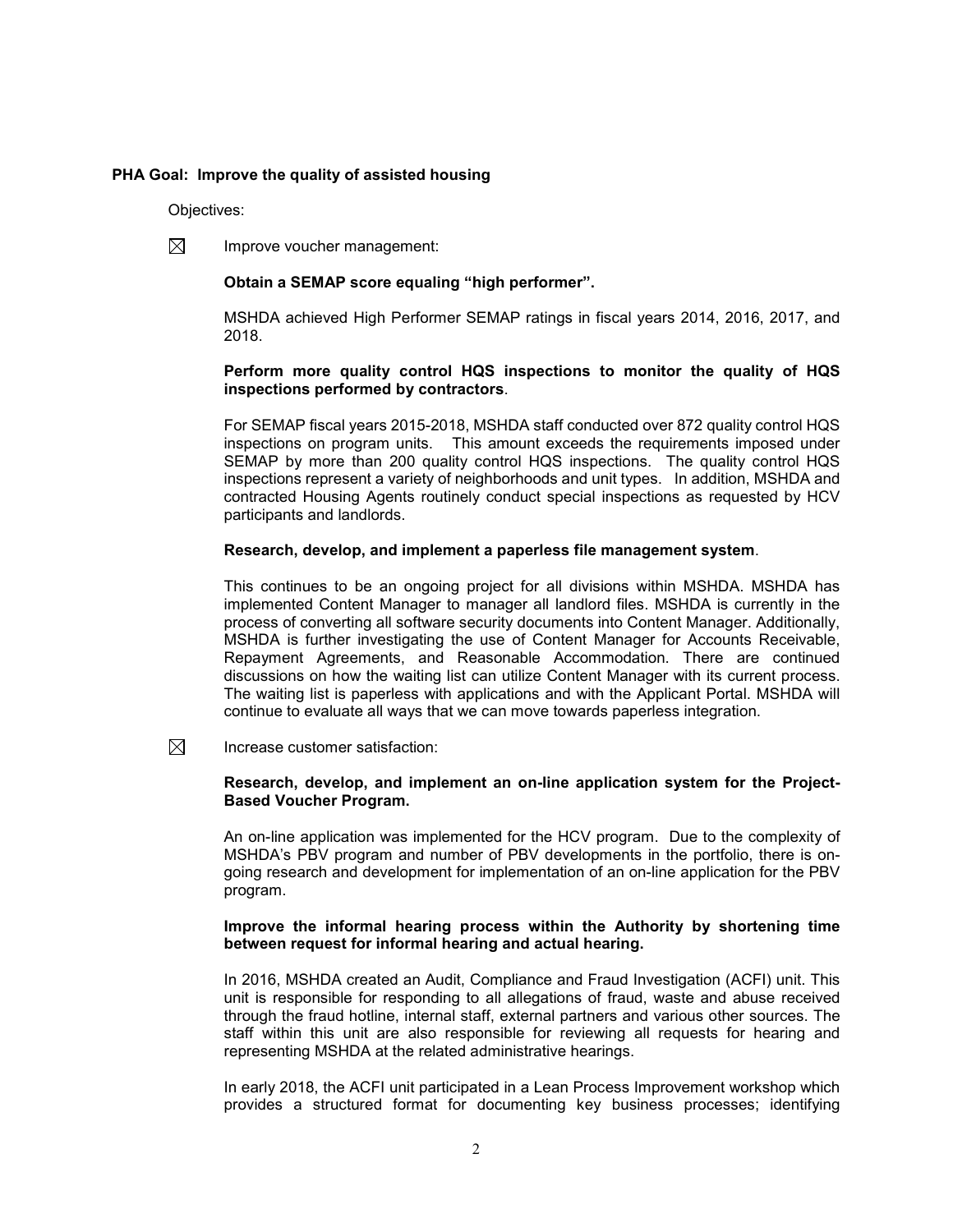bottleneck, inefficiencies and other key issues; identifying potential solutions; and mapping a revised business process with those solutions implemented. The result of this workshop was a redesign of key business processes in the unit, clearer documentation of policies and procedures and enhanced communication both within the unit and with external parties. Weekly case meetings have been instituted where all hearing requests received from contracted Housing Agents since the last meeting are assigned to an agent. All of this has resulted in the faster completion of the initial case assessment, quicker resolution of requests for hearing and greater capacity for the unit to investigate allegations of fraud, waste and abuse. As of November 30, 2018, only 5 requests for hearings received but not yet sent for scheduling were received by the ACFI unit 60 days or more prior and these were all due to additional documentation being requested as part of consideration of circumstances for the potential to take alternative administrative action (such as entering into a repayment agreement) and potentially allowing the participant to retain their voucher.

 $\boxtimes$ Concentrate on efforts to improve specific management functions

#### $\boxtimes$ **Conduct intensive file audits to maintain quality control**

MSHDA has undertaken significant efforts to increase the number of quality control file audits performed on participant files. The participant files are recalled from contracted Housing Agent offices and audited for established performance criteria. MSHDA also conducts special file audits when a new MSHDA policy or HUD update is released to ensure compliance with applicable changes. From January 1, 2014 through December 31, 2018, the quality control file audits for participant files are as follows:

| 2014: | 2018 |
|-------|------|
| 2015: | 2326 |
| 2016: | 2523 |
| 2017: | 2796 |
| 2018: | 2518 |
|       |      |

Increasing the number of participant file quality control audits has enabled MSHDA to identify areas of improvement, such as MSHDA staff and contracted Housing Agent training on specific topics and updating and/or clarifying existing Standard Operating Procedure.

#### ⊠ **Perform quarterly and monthly performance reviews on contracted Housing Agents.**

MSHDA performs monthly performance reviews on all contracted Housing Agents. MSHDA generates reports from the HCV Program Management software and from HUD's Public and Indian Housing (PIH) Information Center (PIC) to measure the contractor's performance in lease-up rate, annual re-examination rate, late new admissions rate, multifamily tenant characteristics system (MTCS) errors, precontract housing quality standards (HQS) and annual/biennial HQS. Based on these reports and MSHDA's established guidelines for performance rating, the contractor earns a score of high performer, standard performer or troubled performer.

MSHDA performs quarterly performance reviews on all contracted Housing Agents. Quarterly performance ratings are based on file audits conducted during the specified timeframe. Individual quarterly file audits measure the contractor's performance in waiting list eligibility, reasonable rent test, adjusted income calculations, HQS enforcement and general clerical errors in file documents.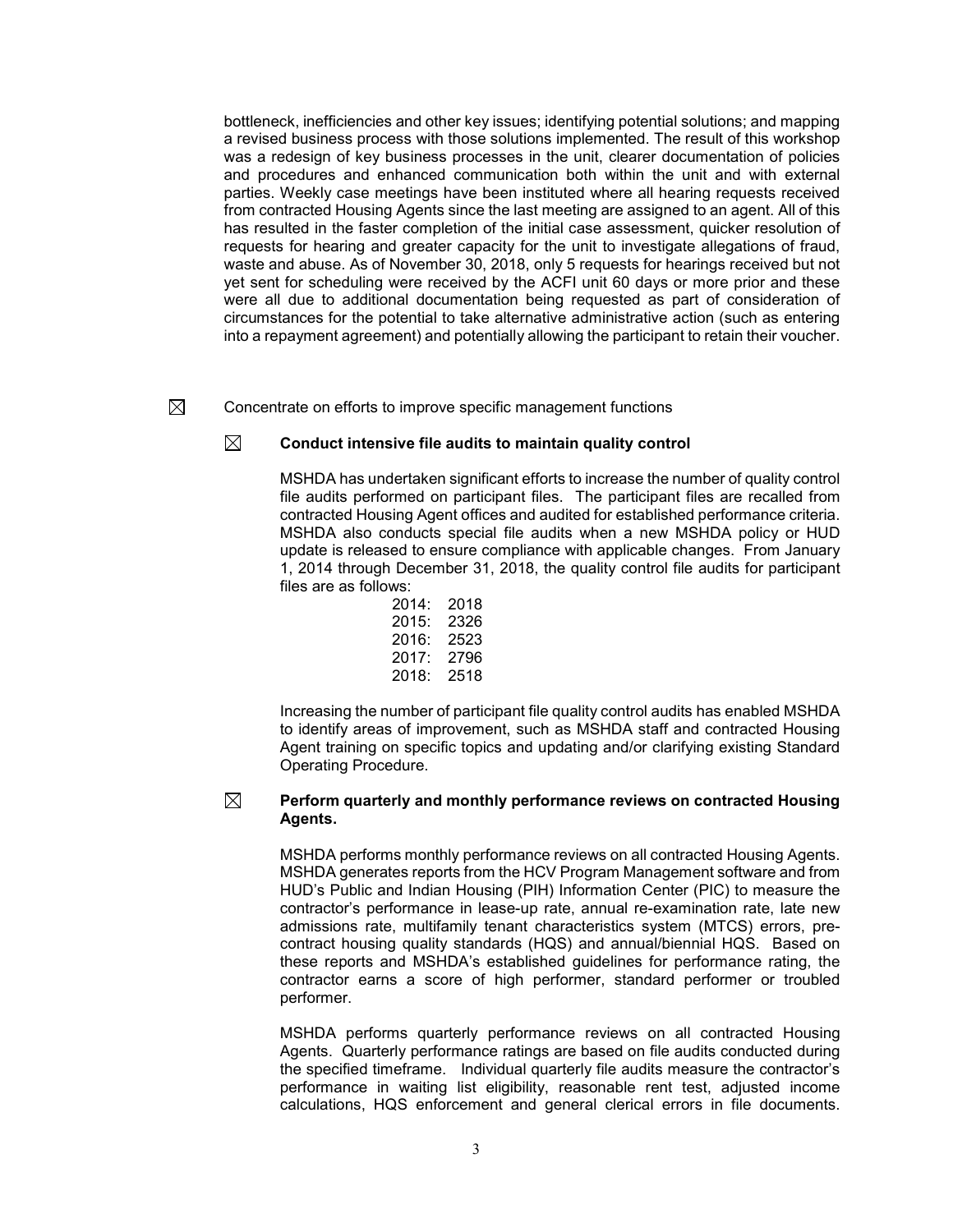Based on these audits and MSHDA's established guidelines for performance rating, the contractor earns a score of high performer, standard performer or troubled performer.

### **PHA Goal: Increase assisted housing choices**

Objectives:

#### ⊠ **Conduct outreach efforts to potential voucher landlords**

MSHDA advertises and encourages the use of the Michigan Housing Locator Web site database. Contracted Housing Agents are required to conduct outreach in all counties they administer the HCV program in to not only recruit new landlords in areas outside of areas of poverty and minority concentration as required under SEMAP, but to recruit landlords to increase the housing stock available to HCV program applicants and participants.

#### $\boxtimes$ **Continue a HCV homeownership program (***Key to Own***)**

Through the end of 2018, MSHDA has successfully closed on 497 homes with voucher participants. MSHDA'S Key to Own program enables voucher participants to move from renting to owning their own home. The Key to Own homeownership program, created in 2005, has been successful in leading voucher participants to homeownership through a nationally recognized model, and is changing lives throughout all of Michigan. In all, Key to Own has allowed MSHDA to save more than \$1.5 million per year in housing assistance payments (HAP) for the HCV program, which allows new vouchers to house families in need. Most Key to Own homeowners eventually become economically self-sufficient and transition off the voucher.

### ⊠ **Continue to implement use of housing choice vouchers in a project-based voucher program.**

MSHDA is committed to allocating up to 20 percent (20%) of its HCV budget authority for use in the Project-Based Voucher Program. To date, MSHDA's PBV program, to include RAD/PBV, totals of over 4,200 units. Since FY 2014, MSHDA has allocated over 2,900 HCVs to its PBV program.

## **PHA Goal**: **Partner with the designated Michigan Homeless Assessment and Resource Agencies (HARA) to serve as a one-stop shop for housing**.

Objectives:

#### ⊠ **Continue to partner with Continuum of Care bodies on the Campaign to End Homelessness.**

MSHDA continues to partner with Continuum of Care (COC) bodies to dedicate services and resources to end homelessness in Michigan through our commitment to the values and practices of Housing First. The 2016 Ending Homelessness Annual Report provides data and information collected by the Michigan Homeless Management Information System between 2014 and 2016. During this time, the total homeless population in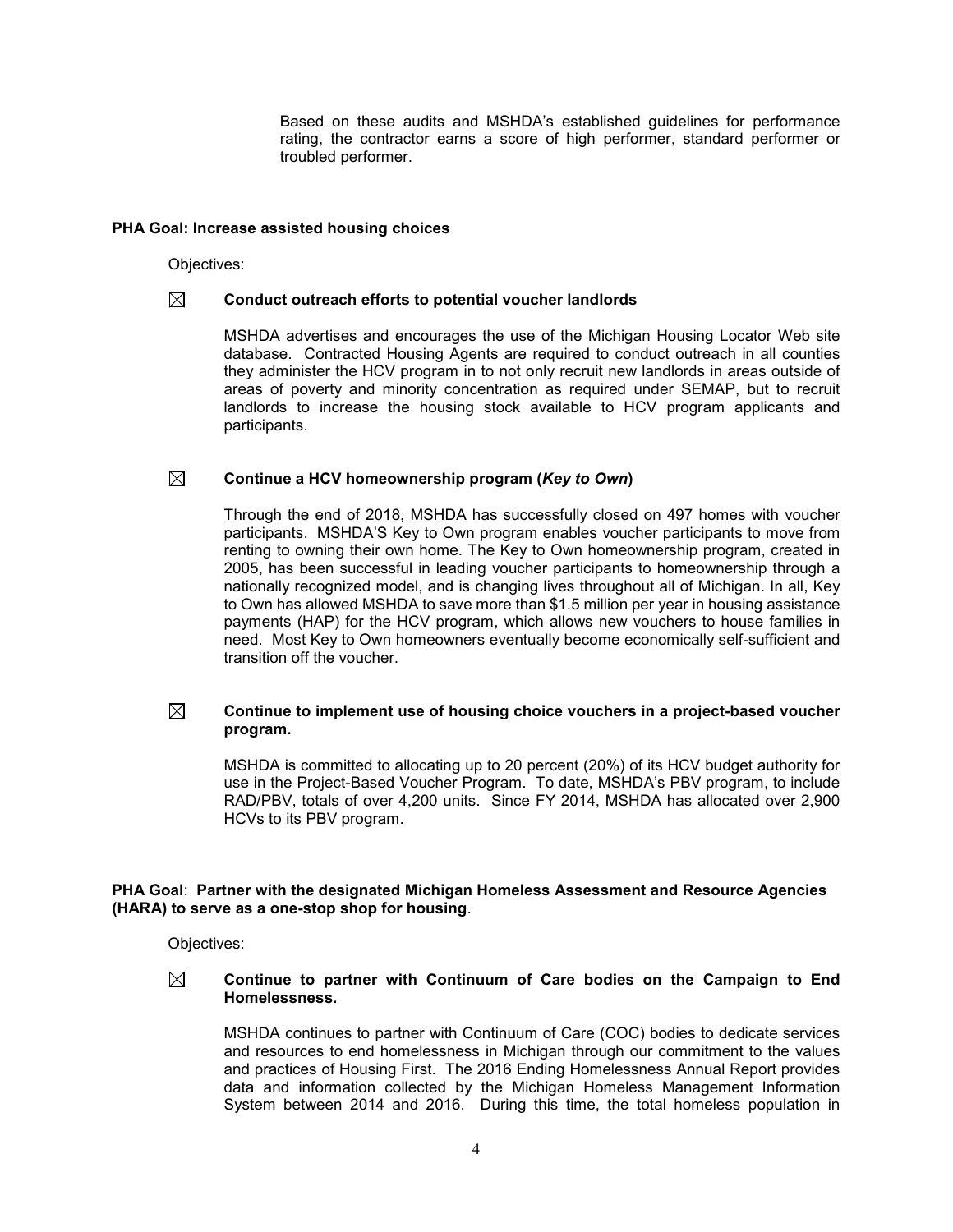Michigan decreased by 9 percent and the veteran homelessness decreased by 16 percent. In 2016 alone, over 22,000 people secured permanent housing after transitioning from living on the streets or in shelters. These outcomes are attributed to improved coordination of care between the Campaign partners and prioritizing resource for those most in need. The Campaign's Action Plan is aligned with the federal plan to end homelessness which includes goals for reducing homelessness and action steps to achieve them by 2019. The 2017-2019 Action Plan Goals include housing all veterans experiencing homelessness; reducing chronic homelessness by 20% annually; reducing family homelessness by 10% annually; reducing individual homelessness by 10% annually and reducing youth homelessness by 10% annually. A variety of programs and resources are utilized to achieve these goals such as the Emergency Solutions Grant, Emergency Shelter Program, Continuum of Care Program, Low Income Housing Tax Credits, HUD Veterans Affairs Supportive Housing, McKinney-Vento Homeless Assistance Grant, SSI/SSDI Outreach, Access and Recovery, and the State Emergency Relief Program.

### ⊠ **Conduct outreach efforts to potential agencies to partner with on other MSHDA housing projects and pilot projects**

In addition to expanding the Moving-Up program identified below, MSHDA has partnered with the following agencies to make available HCVs for the following initiatives/pilot programs:

- **State Innovation Model (SIM):** In 2018, MSHDA partnered with the Michigan Department of Health and Human Services (MDHHS) to design a pilot program that provides housing and supportive services to citizens that have very high utilization levels of emergency departments and emergency services that are also experiencing homelessness. MSHDA has allocated up to 200 HCVs to be used in conjunction with this pilot program.
- **Michigan Department of Corrections (MDOC) Initiative:** In 2017, MSHDA partnered with the Michigan Department of Corrections (MDOC) to design an initiative that enables individuals exiting from correctional facilities and re-entering into the community, an opportunity for greater independence through housing and service coordination programs. Eligible applicants must be willing to engage in a jointly developed plan supporting housing and stability throughout their participation in this initiative. MSHDA has allocated up to 200 HCVs for this initiative.
- **HCVs leveraged with the Section 811 Project Rental Assistance program**: In 2014, MSHDA was awarded funding via HUD's FY 2013 NOFA for the Section 811 PRA program. The Section 811 PRA program assists people with disabilities to acquire housing and needed supports to live independently in selected housing projects. As part of the NOFA application, MSHDA agreed to leverage 100 HCVs to serve the same targeted population.
- **Mainstream Voucher Program:** In 2018, MSHDA applied to HUD for funding under the Mainstream Voucher Program and was subsequently awarded 99 vouchers. MSHDA partnered with the Michigan Department of Health and Human Services (MDHHS) for the submission of the application as well as the design of the Mainstream Voucher Program. The voucher assistance will provide the housing stability that many individuals desperately need and partnering agencies (MI Choice Waiver Agents, local Community Mental Health Agencies and Centers for Independent Living) will provide support services based on the individual's needs and affiliated program (MI Choice Waiver Program, Behavioral Health Services and Supports Program, Habilitation Supports Waiver and Independent Living Services Program).
- **Family Unification Program:** In 2018, MSHDA applied to HUD for funding under the Family Unification Program (FUP) and was subsequently awarded 81 vouchers. MSHDA partnered with the Michigan Department of Health and Human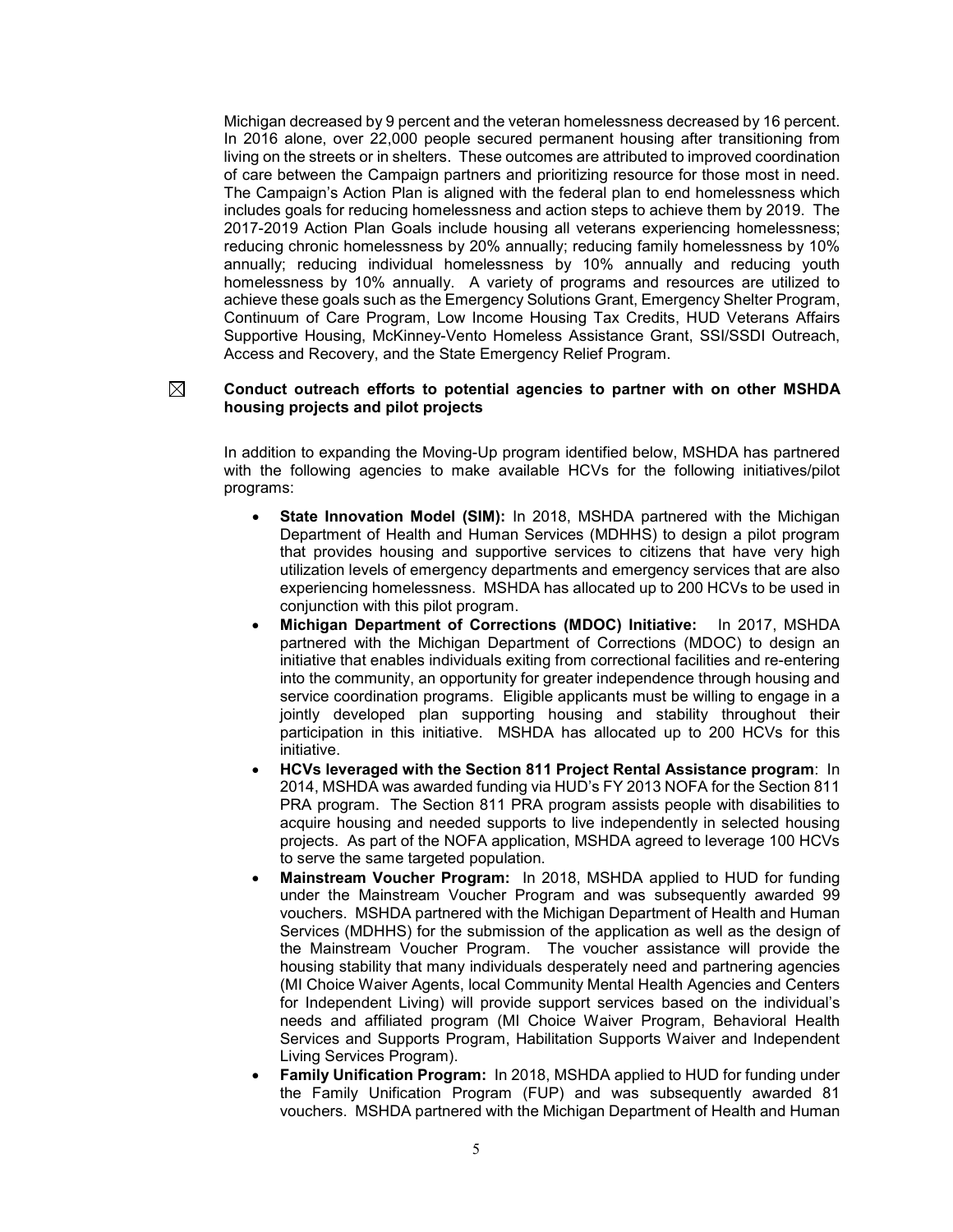Services (MDHHS) and local Continuum of Care Bodies for the submission of the application as well as the design of the FUP program. The FUP program will provide immediate relief to the housing barriers for FUP-eligible youth and families. MSHDA will leverage the Family Self-Sufficiency (FSS) Program for both families and youth and will grant a preference on the FSS waiting list for the targeted populations.

### **PHA Goal**: **MSHDA will strive to continue to reduce non-compliance by participants in the Housing Choice Voucher Program**.

Objectives:

#### ⊠ **Continue to investigate cases where a suspicion of non-compliance exists by the participant, family members, landlord, or property owner.**

MSHDA continues to investigate cases of suspected fraud, waste, and abuse. At initial briefing on the HCV program, applicants and participants (including port-ins) are educated about non-compliance/fraud by providing HUD's brochure "Is Fraud Worth It?" (HUD 1141) and by notifying them that appropriate action will be taken when instances of noncompliance and/or fraud are discovered. MSHDA implemented a Fraud Hotline, email address and an anonymous online reporting form that individuals can use to report allegations of fraud, waste and abuse. Each tip received through these sources are investigated by the ACFI unit.

#### $\boxtimes$ **MSHDA shall prosecute non-compliance cases when necessary and continue to demand repayment when appropriate.**

Fraud recovery efforts for each calendar year total more than \$800,000 from both landlord and tenant fraud in MSHDA's Housing Choice Voucher program. When appropriate, requests for assistance in addressing non-compliance and/or fraud cases have been made to HUD's Office of Inspector General and the State of Michigan's Attorney General. MSHDA works with other agencies including DHHS OIG, Michigan State Police and Michigan Department of State on prosecution of multi-agency fraud cases as well. The ACFI unit has built relationships with other agencies including DHHS OIG, Michigan State Police, Michigan Department of State, Michigan Department of Treasury and local police agencies to share information to aid in the uncovering, investigating and adjudicating cases of non-compliance and fraud.

### **PHA Goal**: **Established and implement a pilot program in Detroit, Michigan to be called the Moving Up Program. MSHDA designated the use of a limited number of its own HCV vouchers for this program.**

In 2014, MSHDA established the pilot program in Detroit, Michigan (Wayne County). MSHDA initially allocated up to 100 HCVs for the pilot and since then has expanded the pilot to several other counties, thus increasing the total allocation to 710 HCVs. MSHDA may continue to expand to additional CoCs and allocate more HCV as the program budget allows.

PSH providers use a common assessment tool to identify those individuals and families that have reached a level of stability that makes them a good transition to the HCV Program. These individuals and families will then be placed on a separate waiting list for this Moving-Up pilot. MSHDA has agreed to accept referrals from a CoC PSH program or other similar state or federally funded programs as the need arises.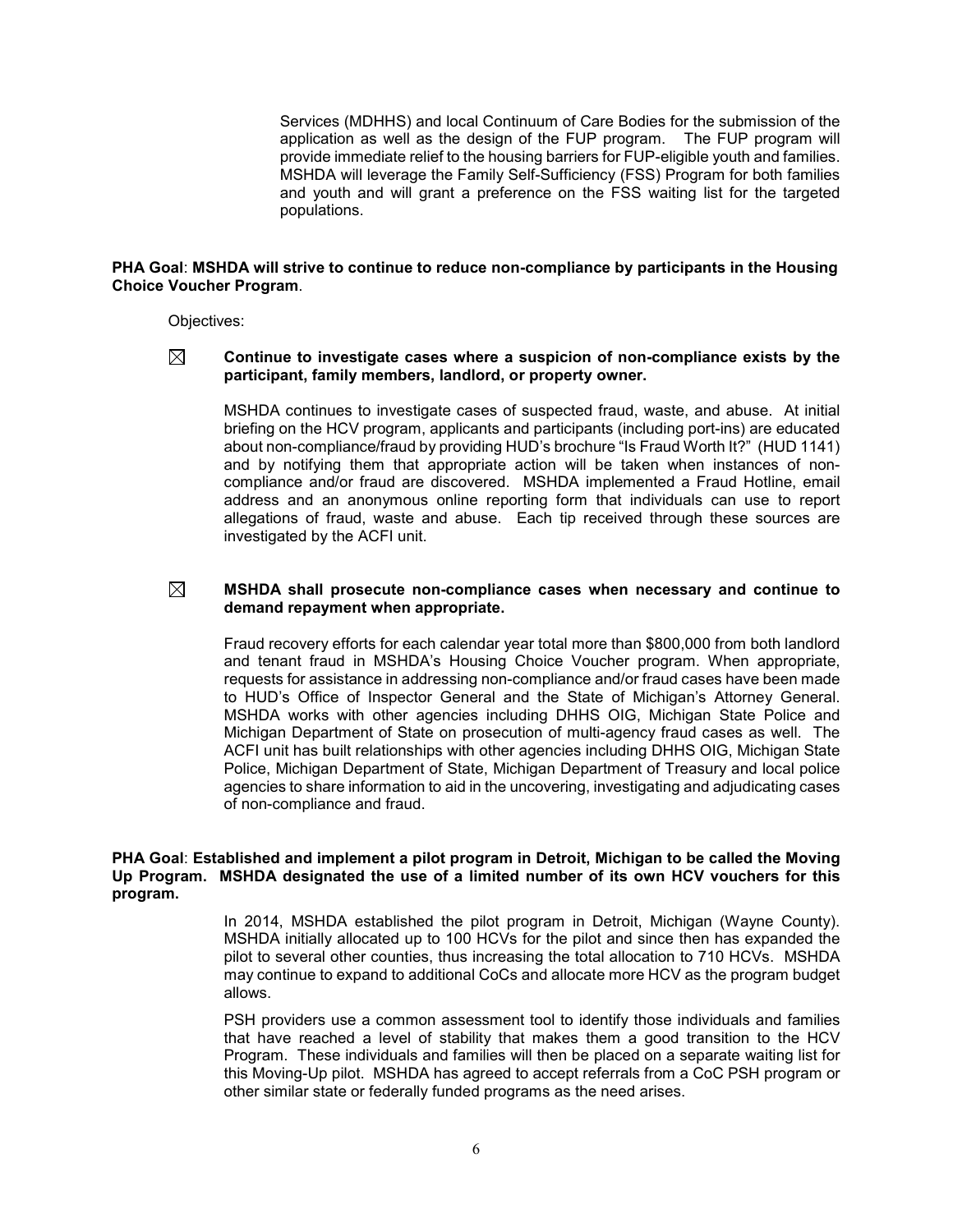## **HUD Strategic Goal: Promote self-sufficiency and asset development of families and individuals**

 $\boxtimes$ PHA Goal: Promote self-sufficiency and asset development of assisted households

Objectives:

### ⊠ **Increase the number and percentage of employed persons in assisted families**:

The contracted FSS Resource Coordinators who assist in the administration of the Family Self-Sufficiency Program continue to work with participants to obtain and maintain employment. Enrollment in the FSS program has improved the financial stability of participants by assisting them with the purchase of a home, budgeting their finances and increasing their credit scores.

### ⊠ **Provide or attract supportive services to improve assistance recipients' employability**

The contracted FSS Resource Coordinators are required to evaluate the FSS participant's job marketability; provide referrals to the local Michigan Works! Agency or other agencies in the community to obtain employment and if already employed, encourage methods of improving or advancing within their current career. FSS Resource Coordinators may offer FSS participants Individual Development Accounts, Financial Capability Counseling Services, Job Placement services, home buyer programs, and other housing case management to improve employment opportunities.

### **Provide or attract supportive services to increase independence for the**  ⊠ **elderly or families with disabilities.**

The contracted FSS Resource Coordinators are required to evaluate FSS participants that are elderly or disabled in the same manner above to ensure supportive services are made available to increase independence. The FSS Resource Coordinator may give special consideration to or alter the suitable employment requirements of the FSS program for disabled FSS participants.

⊠ Other: (list below)

## **Work to ensure that FSS families use existing local resources provided by non-profits and governmental entities promote self-sufficiency and encourage employment.**

The contracted FSS Resource Coordinators continue to utilize their local resources to provide counseling services to achieve self-sufficiency and encourage participation in the statewide Michigan Works! Program to access available resources and obtain employment.

## **HUD Strategic Goal: Ensure Equal Opportunity in Housing for all Americans**

- $\boxtimes$ 
	- PHA Goal: Ensure equal opportunity and affirmatively further fair housing

## Objectives:

 $\boxtimes$ **Undertake affirmative measures to ensure access to assisted housing regardless of race, color, religion national origin, sex, familial status, and disability.**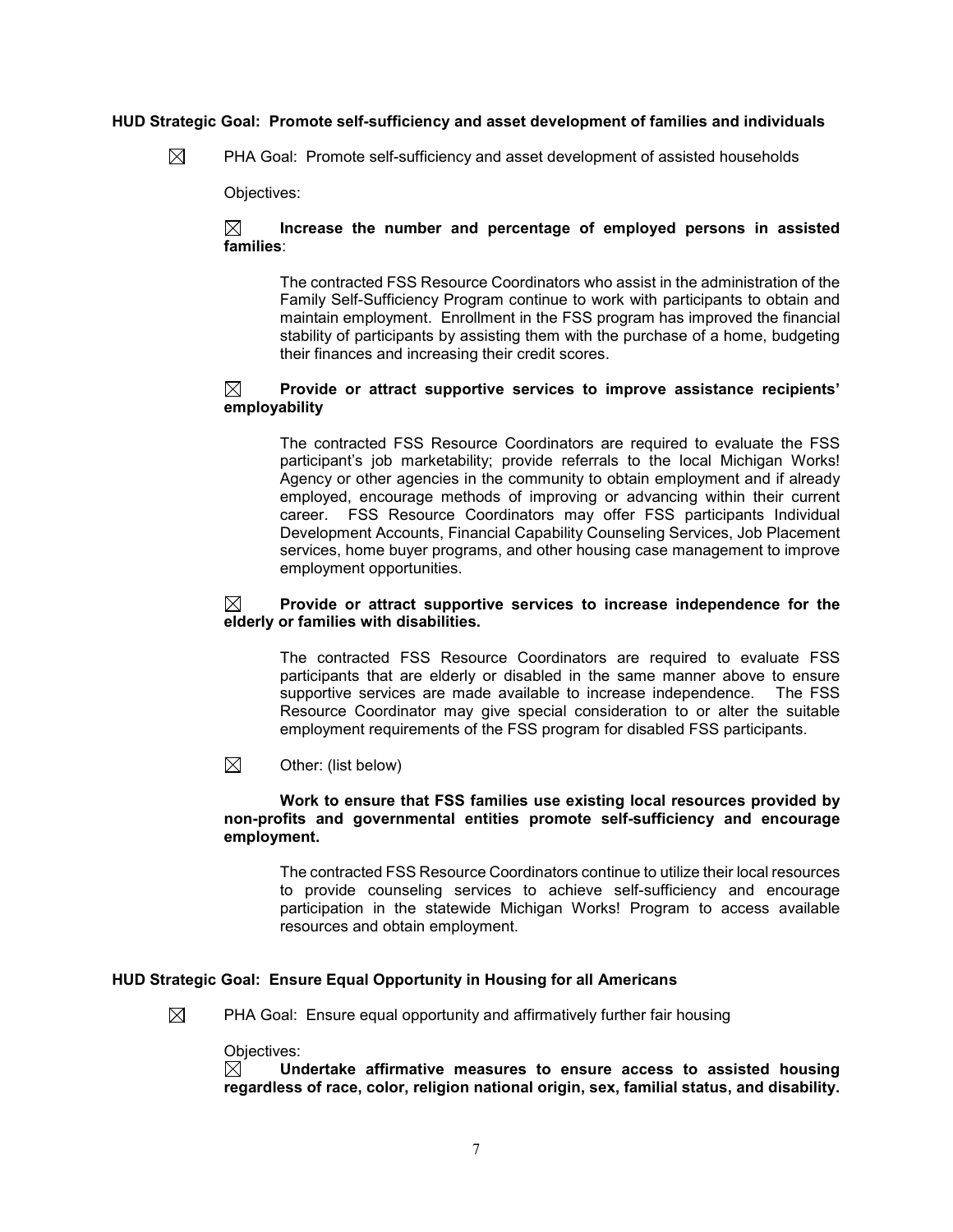Equal housing opportunity for all persons, regardless of race, color, national origin, religion, age, sex, familial status, marital status, or disability, is a fundamental policy of MSHDA. MSHDA is committed to diligence in assuring equal housing opportunity and nondiscrimination to all aspects of its housing financing activities. As a state created housing finance agency, MSHDA has an ethical as well as legal imperative to work aggressively to ensure that MSHDA financed housing programs comply fully with all state and federal fair housing laws required by Section 808(e) (5) of the Fair Housing Act.

Reasonable steps are always taken to affirmatively further fair housing in MSHDA's Housing Choice Voucher (HCV) Program.

- 1) The MSHDA Housing Choice Voucher Program ensures that all buildings and communications that facilitate taking applications and service delivery are accessible to persons with disabilities. If requested, services can be provided at other locations.
- 2) MSHDA prominently displays the Equal Housing Opportunity poster in its two central offices and requires that all contracted partners display the same documentation in their local offices. It is the policy of MSHDA to fully comply with all federal, state and local nondiscrimination laws and in accordance with the rules and regulations governing Fair Housing and Equal Opportunity in housing and employment.
- 3) Vacant MSHDA positions are advertised statewide via the Michigan Civil Service Com-<br>mission State of Michigan Job Postings website at mission State of Michigan Job Postings website at [https://www.governmentjobs.com/careers/michigan.](https://www.governmentjobs.com/careers/michigan) In addition, contracted Housing Agents and Local FSS Coordinators are selected through a competitive Request for Proposal Process.
- 4) MSHDA refers individuals and families covered under the Fair Housing Act to the many programs offered through MSHDA. The means of communication to raise awareness of these programs include newspapers, television, website, radio, service provider contacts in all 83 counties of Michigan, billboard advertising, and the annual Building Michigan Communities Conference held in the State's capital of Lansing. At the Initial Briefing and when participants wish to move, HCV applicants and participants are provided information on fair housing, how to find a safe and affordable unit, leasing units outside of areas of poverty or minority concentration, and leasing provisions that are prohibited under law.
- 5) MSHDA also provides the Housing Discrimination Complaint form (HUD-903.1) and the Sexual Harassment Notice released by the United States Department of Justice at program briefings. Both documents provide information on fair housing and the steps the tenant should take to submit a detailed report to HUD or the Department of Justice, Civil Rights Division. Telephone numbers are provided along with toll-free numbers that the tenant can call to submit a fair housing complaint.
- 6) When HCV or PBV waiting lists are to be opened or closed, a detailed plan of outreach is outlined in MSHDA's Administrative Plan that staff and contracted Housing Agents must follow.
- 7) Detailed policy and procedure on Reasonable Accommodation are outlined in MSHDA's Administrative Plan that staff and contracted Housing Agents must follow.
- 8) Appropriate MSHDA staff review fair housing requirements of 24 CFR Section 903.7(o) by examining current and proposed programs to ensure compliance and identify impediments to fair housing choice within these programs.